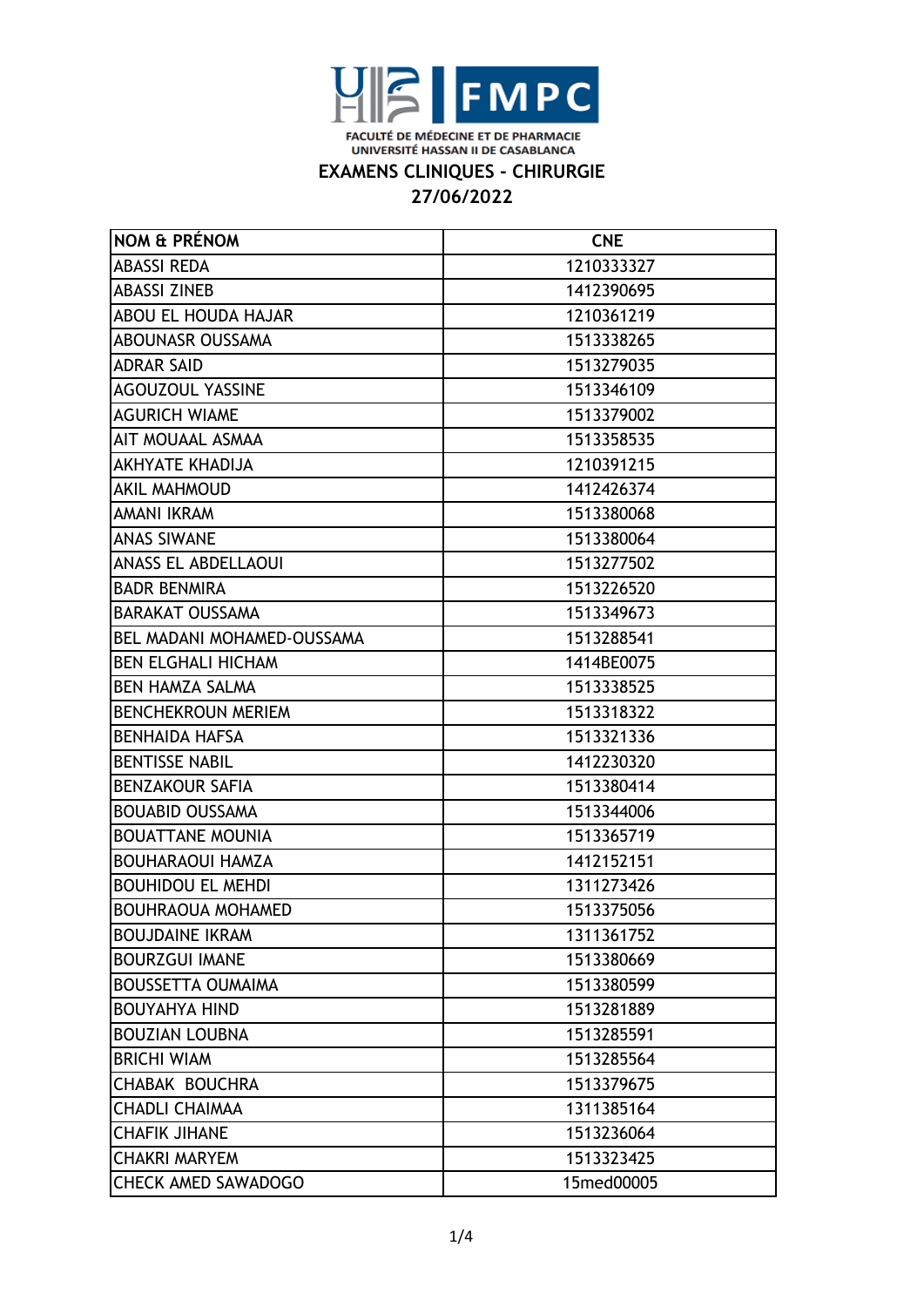

### **EXAMENS CLINIQUES - CHIRURGIE**

| <b>NOM &amp; PRÉNOM</b>       | <b>CNE</b> |
|-------------------------------|------------|
| <b>DOUHAL AYMANE</b>          | 1513346090 |
| <b>DOUIRI ILHAM</b>           | 1513345385 |
| <b>DOULFAKAR OTHMANE</b>      | 1412326944 |
| EL BADAOUI EL HACHMI          | 1412226616 |
| EL BAZ IMANE                  | 1210351507 |
| EL BOUZEKRAOUI KHAOULA        | 1513332977 |
| <b>EL HAMRI HIND</b>          | 1412279514 |
| <b>EL HIMER SARA</b>          | 1412359007 |
| EL KHALFY YASSINE             | 1513366562 |
| EL MAJDOUB OUMAIMA            | 1412238083 |
| <b>ELAOUAM HAFSA</b>          | 1513320084 |
| <b>ELKARIM HAJAR</b>          | 2927284162 |
| ELKETTANI RAJAÂ               | 1412400837 |
| <b>ERRACHIDY MERIEM</b>       | 1513276573 |
| <b>ESSADOUNY WIJDANE</b>      | 1210232033 |
| EZZARZOURI KAOUTAR            | 1513384535 |
| <b>FAICAL SOUHAILA</b>        | 1513333955 |
| <b>FAMAME JIHANE</b>          | 1412361378 |
| <b>FETAL LAMIAA</b>           | 1513231501 |
| <b>FJAR SANAA</b>             | 1513321358 |
| <b>FOUKI NOUHAYLA</b>         | 1412335756 |
| <b>GOSSAS ALI</b>             | 1513323239 |
| <b>HAJAR HANOUNE</b>          | BB150843   |
| <b>HALLI OMAR</b>             | 1513323309 |
| HAMDOU NOUHA                  | 1412344618 |
| <b>HAMZA GUASMI</b>           | 1513361853 |
| HASNAOUI CHAIMAA              | 13332742   |
| <b>HASSAD KHAOULA</b>         | 1311374254 |
| <b>IBRAHIM NAIMA</b>          | 1212000029 |
| <b>IMANE TOUCHANI</b>         | 1513283442 |
| <b>KAAB HIND</b>              | 1210385650 |
| KABBAJ MOHAMMED               | 1412368780 |
| <b>KABRE TEEDI LYN CARINE</b> | 1010000005 |
| <b>KANICE SARA</b>            | 1311350160 |
| <b>KARA KAWTAR</b>            | 1513274722 |
| <b>KHATTAB SOFIA</b>          | 12068046   |
| <b>KHIRANI RANIA</b>          | 1513318191 |
| <b>KINALI KHADIJA</b>         | 1412231380 |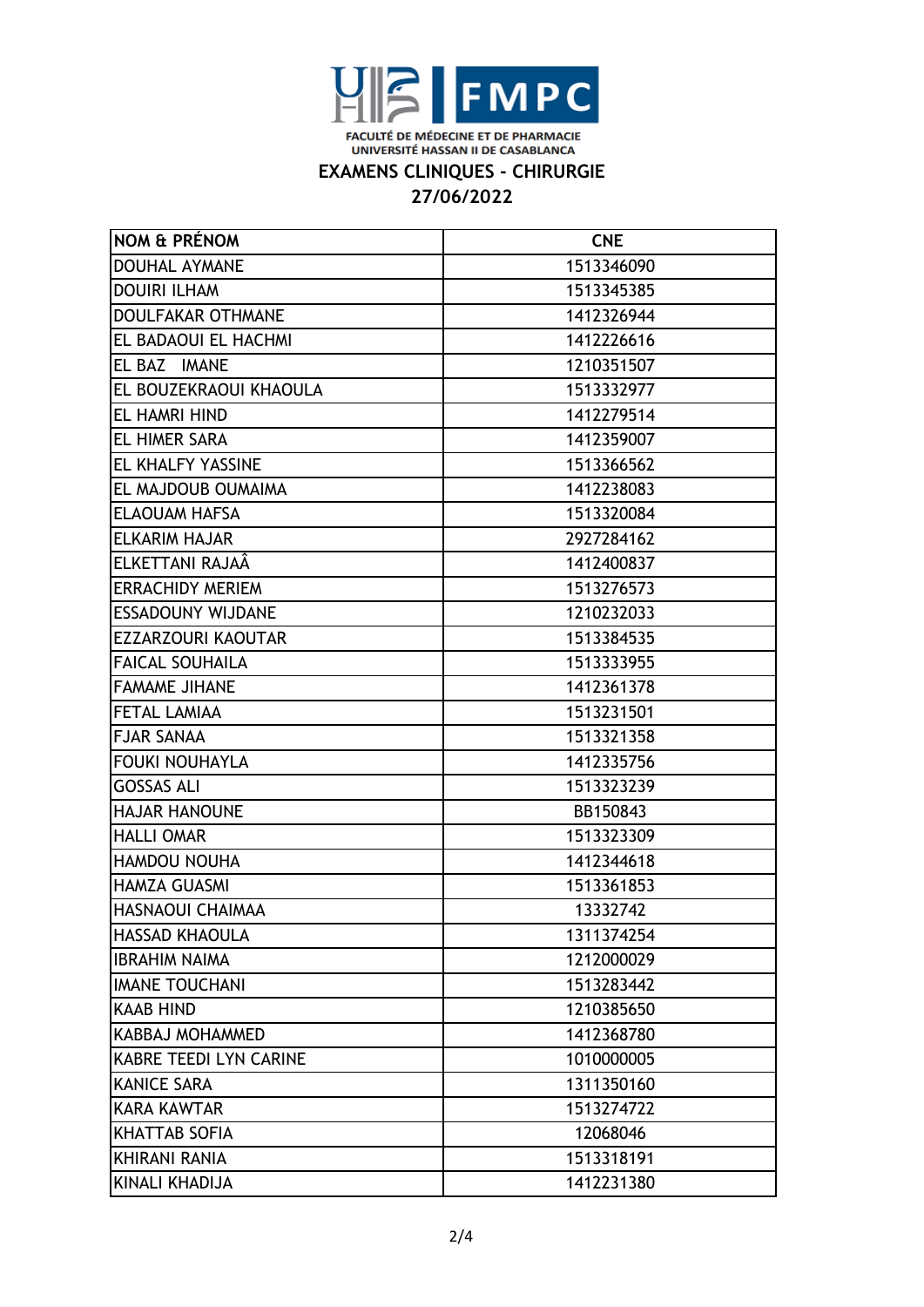

### **EXAMENS CLINIQUES - CHIRURGIE**

| NOM & PRÉNOM                    | <b>CNE</b> |
|---------------------------------|------------|
| <b>KLAOUA ZINEB</b>             | 1513098555 |
| <b>KRARDI MERIEM</b>            | 1513382809 |
| LAABALLI FATIMA EZZAHRA         | 1513378992 |
| <b>LAAFIFI ILIAS</b>            | 1412292968 |
| <b>LAAIDI HANANE</b>            | 1229225588 |
| <b>LAATIRIS WALID</b>           | 1513323333 |
| <b>LACHHAB SIHAM</b>            | 1513372872 |
| LAGHCHIM LAHLOU SANAA           | 1513318530 |
| <b>LAHKIM BOUTAINA</b>          | 1513329297 |
| <b>LAHLOU MARWA</b>             | 1311384643 |
| <b>LAHROUSSI HAJAR</b>          | 1129377452 |
| <b>LAMRANI NADIR</b>            | 1513323218 |
| <b>LATIFA SAFI</b>              | 1513379023 |
| LEBZOQ MOUNA                    | 2927290600 |
| <b>LECHGHAR KENZA</b>           | 1513380427 |
| <b>MAAROUF ADNANE</b>           | 2828272853 |
| <b>MABCHOUR ZINEB</b>           | 1513337035 |
| <b>MALKI HAMZA</b>              | 1513382010 |
| <b>MAMOU HAJAR</b>              | 1412327646 |
| MANAR FATIMA EZZAHRA            | 1412396299 |
| MANQOUCH HAMZA                  | 2927291377 |
| MAZOUZY FATIMA                  | 1513346336 |
| <b>MERIAM NACIRI</b>            | 1513231601 |
| <b>MERIEM BENAID</b>            | 1513355869 |
| <b>MESNAOUI OTHMANE</b>         | 1412326665 |
| M'HAMDI HALA                    | 1513379713 |
| <b>MOHAMED REDA MHIDRA</b>      | 1210298611 |
| MOREIRA ROCHA JOANA             | 15MED00023 |
| <b>MOUAD IBENBOUBKEUR</b>       | BK617768   |
| <b>MOUDAKIR ZINEB</b>           | 1513379686 |
| <b>MOUNIB NASSIMA</b>           | 1513364458 |
| MOUSSAFIR ADIL                  | 1513337934 |
| <b>MSOUNE LEJAINE</b>           | 1412326297 |
| <b>NABILA NAHIDI</b>            | 1513277392 |
| NAJJAH EL IDRISSI ROUMAISSAA    | 1513231558 |
| NASSER SAMIA HANAA              | 1513288601 |
| NGOULAKIA NOELLINE SHELSY VANDA | 16MED00014 |
| <b>NOURI OUMAIMA</b>            | 1412286313 |